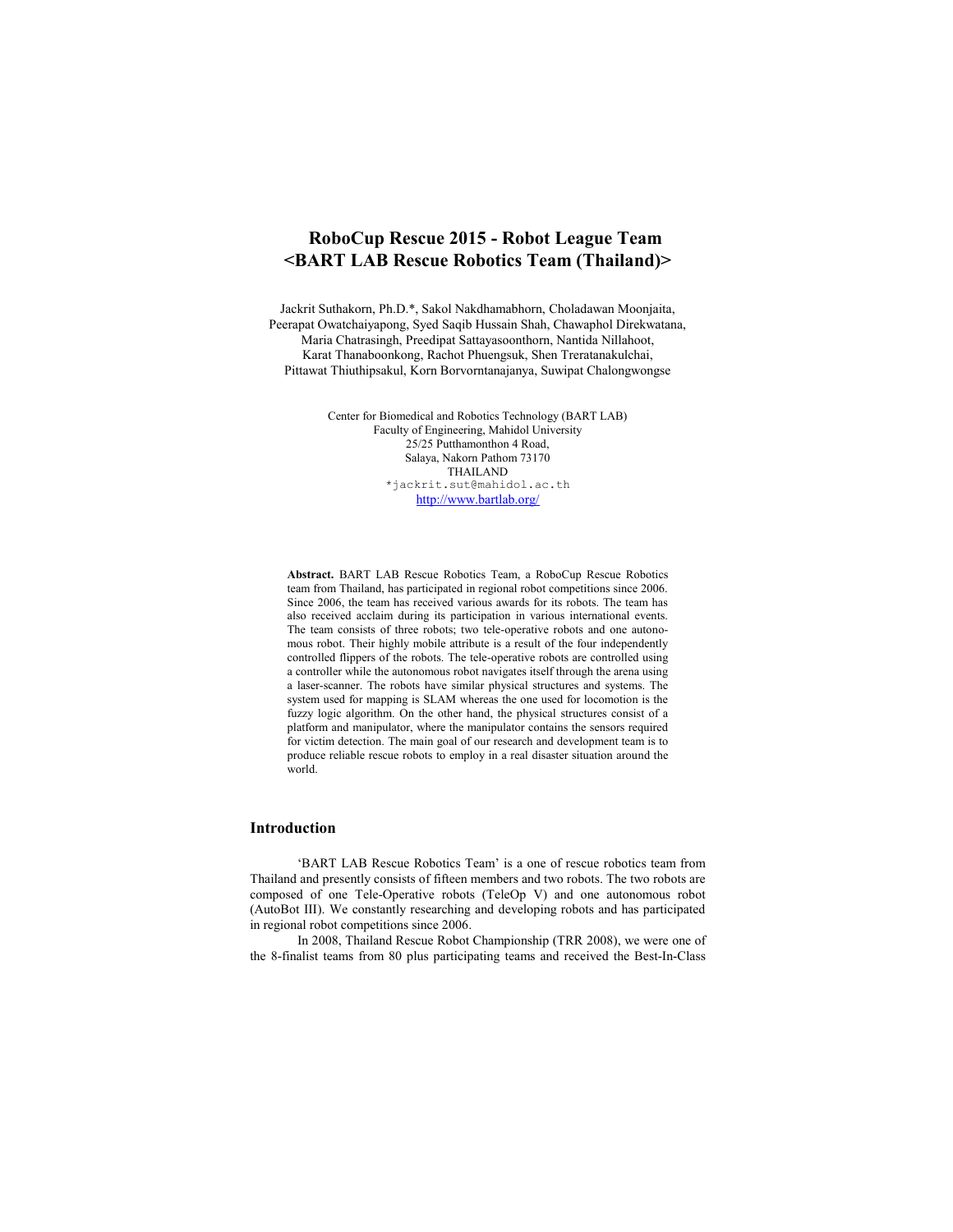award for its autonomous robot. In early 2009, we attended the RoboCup Japan Open 2009 in the Rescue League with ten Japanese teams, where the team received second place. Additionally, we were awarded the 'SICE Award" for data collection and management of the autonomous robot.



**Figure 1:** The Tele-Operative robots in BART LAB Rescue Robotics Team. These robots employ a track locomotion system with four independent flippers and are equipped with a manipulator which is controlled using inverse-kinematics to improve the robot's ability to search and retrieve victim information, similar to other robots in [1,2].

At the 2009 Thailand Rescue Robot Championship (TRR 2009), we were the Winner and awarded Best-in-Class for its autonomous robot. TRR 2009 was one of the most competitive Rescue Robot League in the Work with more than 100 exceptional teams, consisting of six international teams from four countries (Australia, NuTech-R: Japan, NIIT-Blue: Japan, Jacobs University: Germany, Pasargard: Iran, and Resquake: Iran). In early 2010, the team attended RoboCup Japan Open 2010 was awarded 1<sup>st</sup> Place Rescue Robot Award. After commendable performance at these two competitions, we participated at World RoboCup Rescue 2010, Singapore as the official representative team. There, the team was awarded the  $1<sup>st</sup>$  runner-up for its Rescue Robot.

In 2011 and 2012, the our team continued to receive awards,  $1<sup>st</sup>$  Place Rescue Robot Award and 1<sup>st</sup> Runner-up Rescue Robot Award at RoboCup Japan Open 2011 and 2012, respectively. Furthermore, the team was awarded the Best Autonomy Award at Thailand Robot Championship 2012 in the Rescue Robot League.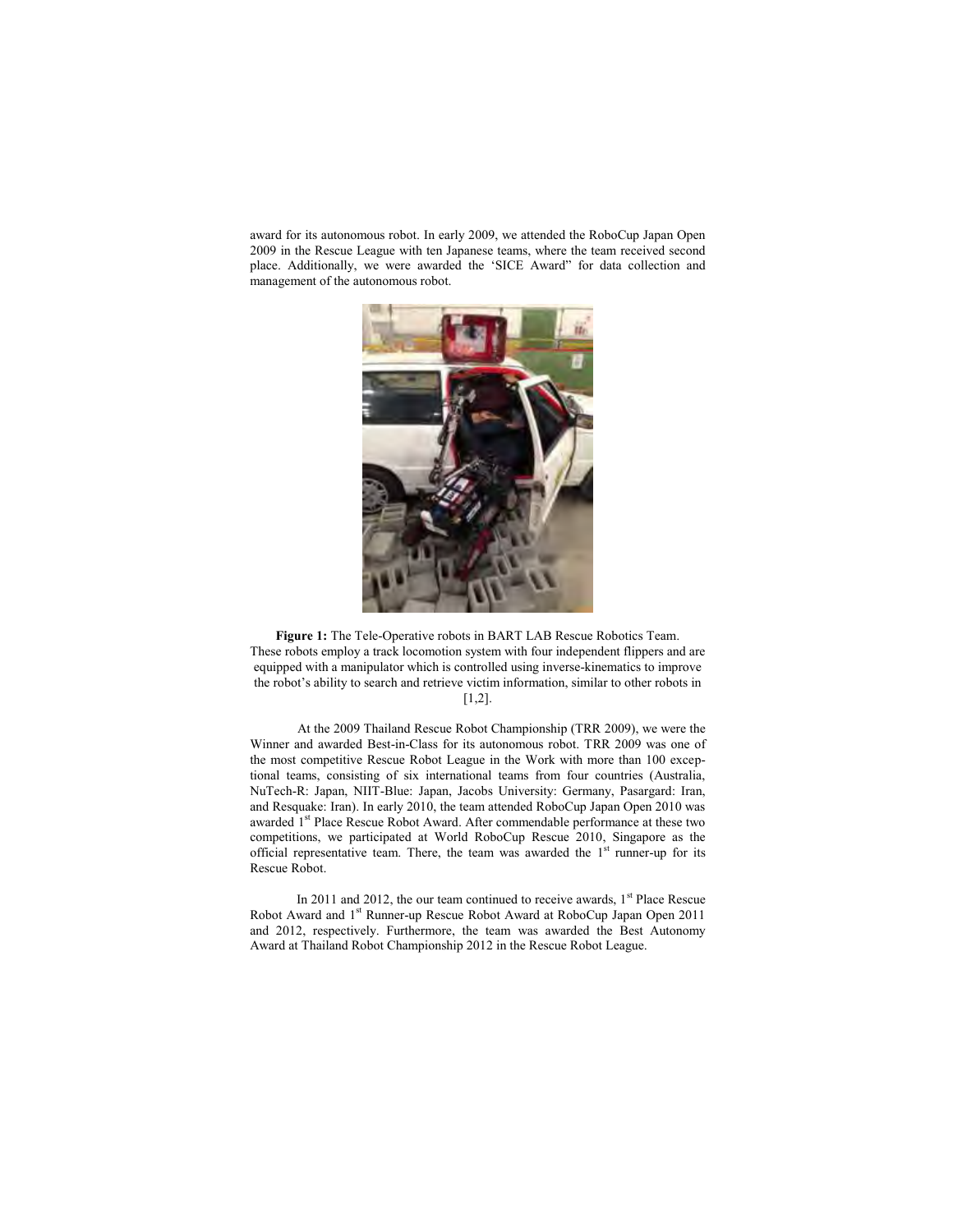Tele-operative robots similar in their design yet have different performance, since TeleOp IV has better driving components. Tele-operative robots are highly mobile robots with tracking locomotion systems, making the robots more mobile in orange and red arenas. The robots consist of four flippers, which are controlled independently to improve their mobility in various terrains (two flippers at the front end and two more at the rear end). The robots also employ manipulators which are controlled using inverse-kinematics. The victim-sensing unit is attached to the endeffector of this manipulator, to improve the ability to sense victims and retrieve information. The victim-sensing unit contains various life-signal detecting sensors, for example, heat sensors, real-time motion image detector, carbon dioxide sensor, and a two-way voice communication system. The manipulator has multiple degrees of freedom with both rotational and prismatic joints, giving the robot a compact foldingsize with a highly efficient workspace. The autonomous robot of the team is designed for victim identification using image processing and heat imaging technology. AutoBot III, the autonomous robot, navigates by employing a laser-scanner system and an efficient algorithm which allows the robot to navigate in the yellow arena without hitting walls. The tele-operative and autonomous robots are equipped with SLAM system to generate 2-D maps to guide the responders after the rescue robots raid the disaster area.



**Figure 2:** Autonomous robot of BART LAB Rescue Robotics team. This robot has a track-based locomotion system with sensors for the victim identification system, which uses image processing and heat imaging technology.

In conclusion, we comprises of highly mobile rescue robots in relation to those built by Thai teams for previous World RoboCup Rescue Leagues. Over the years, we have improved its autonomous robot and the quality of real-time map generation. The ultimate aim of our research and development team is to produce reliable rescue robots to be employed in real disaster situations around the world.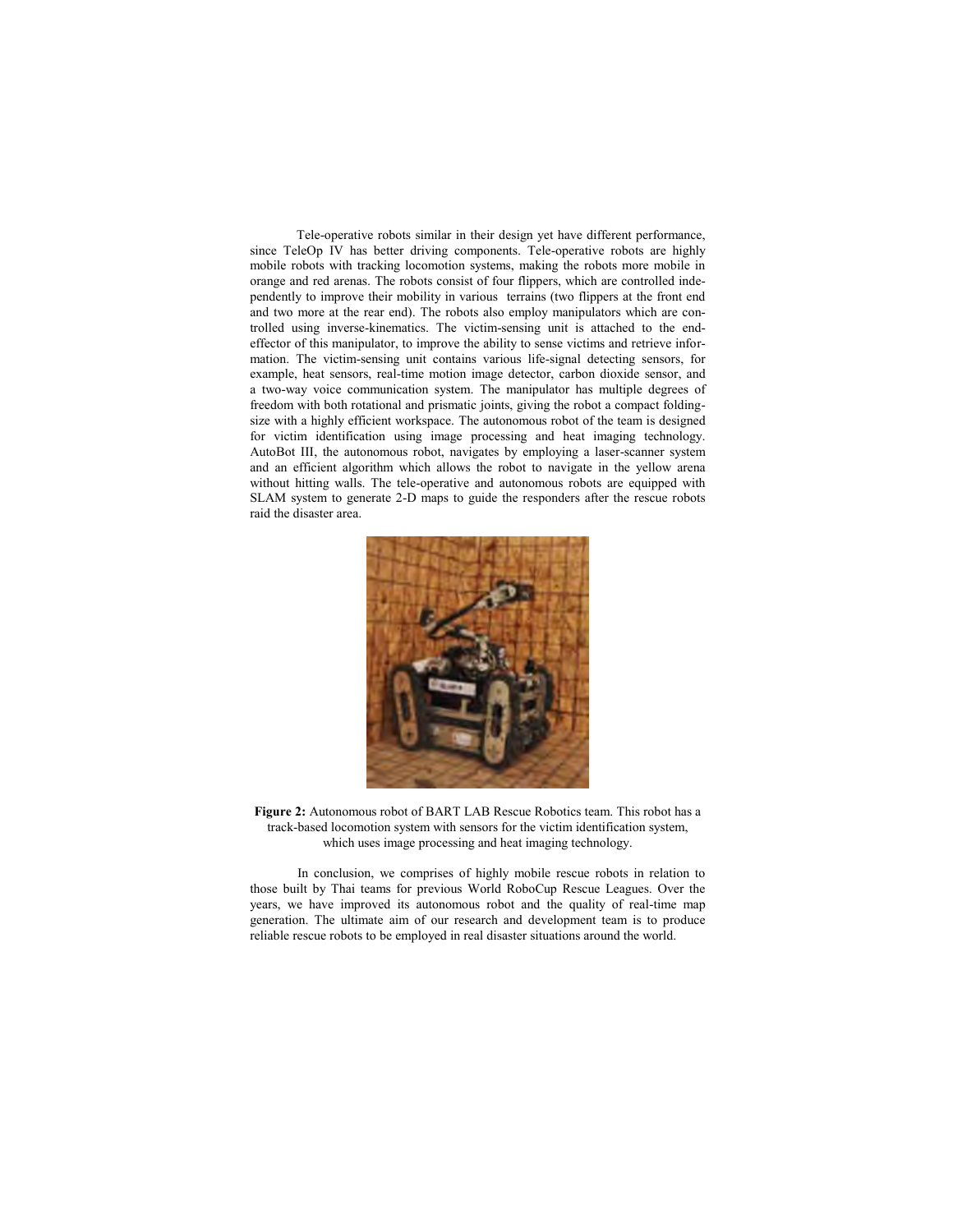#### **1. Team Members and Their Contributions**

- 
- $\bullet$  Choladawan Moonjaita
- 
- 
- 
- 
- 
- 
- 
- 
- 
- 
- 
- Syed Saqib Hussain Shah Track Development
- Karat Thanaboonkong Track Development

x Jackrit Suthakorn, Ph.D. Advisor x Nantida Nillahoot Coordinator • Sakol Nakdhamabhorn Operator, Programming • Korn Borvorntanajanya Programming Development • Maria Chatrasingh Algorithms and Computation • Preedipat Sattayasoonthorn Electronic System Development • Chawaphol Direkwatana Mechanical Designer • Peerapat Owatchaiyapong Mechanical Designer • Suwipat Chalongwongse Mechanical Development • Rachot Phuengsuk Controller Development • Shen Treratanakulchai Sensing Development • Pittawat Thiuthipsakul Sensing Development

#### **2. Operator Station Set-Up and Break-Down (5 minutes)**

Our operator station is a suitcase-sized mobile unit. The operator system contains two laptop computers, robot controllers (joysticks), backup batter, power connection system, wireless access point system and a large monitor system. The system is placed in waterproof, wheeled, and tough suitcase, which allows for easy transport and setup. The system is utilized to control and communicate with the two robots (TeleOp V, and AutoBot III). One laptop is dedicated to the two tele-operative robots whereas one laptop is connected to the autonomous robot. The diagram below demonstrates the system for the operator station. Due to the simple and convenient design of our operator station, setup is almost immediate and ready to use.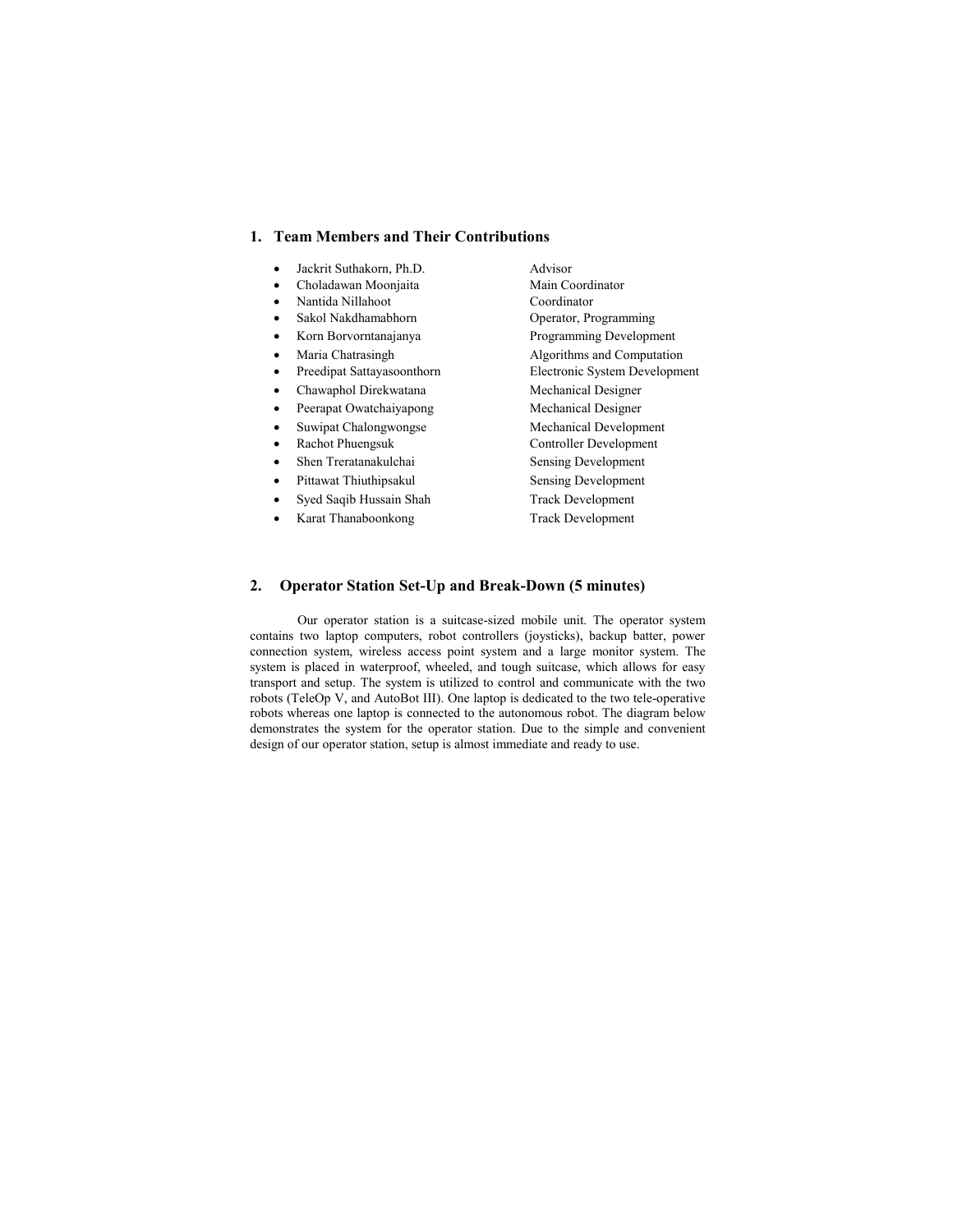

**Figure 3:** Diagram of the operator station

## **3. Communications**

BART LAB Rescue Robotics team employs five access points connected via Wireless LAN 802.11A to communicate among the two robots. Each robots are designated an access point to communicate with the two access points at the operator station with bridging technique. The figure below demonstrates the communication system of our robot. The default setting in our communication system is Channel 36 which can be modified to any other requested channel in the available range. We don't



**Figure 4:** Diagram of the operator station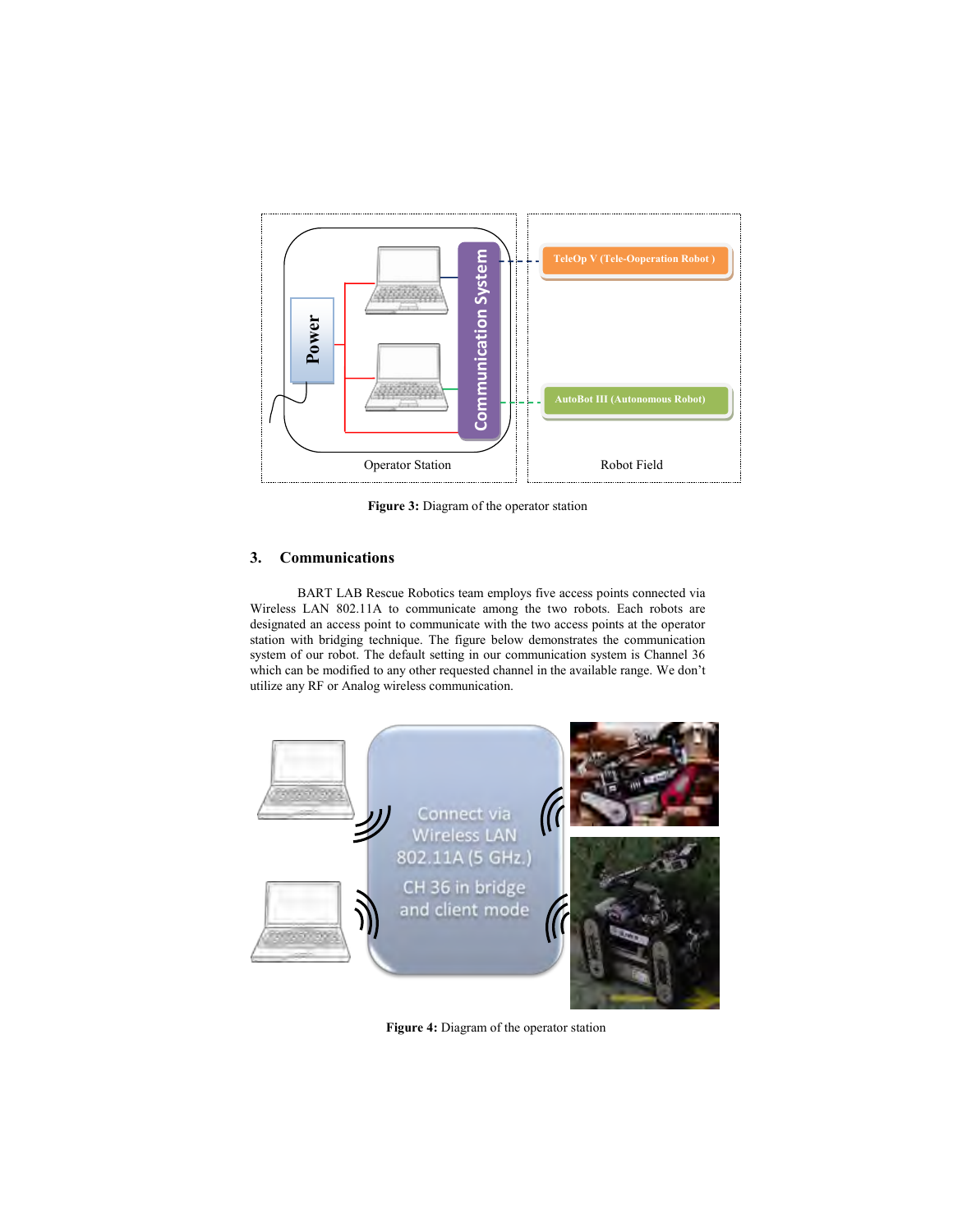| <b>Rescue Robot League</b>                 |                     |                  |  |  |
|--------------------------------------------|---------------------|------------------|--|--|
| <b>BART LAB Rescue Robotics (Thailand)</b> |                     |                  |  |  |
| Frequency                                  | <b>Channel/Band</b> | Power (mW)       |  |  |
| 5.0 GHz - 802.11a                          | 36                  | To be determined |  |  |

**Table 1.** Frequency, Channel/Band, and Power Table which describes the communication system of BART LAB Rescue Robotics Team.

#### **4. Control Method and Human-Robot Interface**

Our control method and human-robot interface can be split into two groups: 1) Control and interface on tele-operative robot and 2) Control and interface on autonomous robot. These two groups are discussed in further detail below.

# **4.1 Control Method and Human-Robot Interface of Tele-Operative**

## **Robot**

The control system for the tele-operative robots is illustrated in the figure below. The onboard controlling system communicates with the operator station via Wireless LAN 802.11A access points. The onboard access on the robot is connected to an onboard laptop. Various USB devices and sensors, for example, cameras, microphones, speakers, and hokuyo ranging laser-scanner, are connected to the laptop. The laptop communicates with the Robot-CPU using a USB port through a USB-toserial port. The Robot-CPU controls the platform, manipulator and other subsystems. Under the platform and manipulator subsystems are each of the joint and drive (motor) controller module which employees our speed/position PID control system. Feedback control theory is therefore used extensively in our robots. The robot also has an emergency resetting system which prepares and recovers the robot's control system when it is operating in a remote area, far from the operator station.

TeleOp V have identical control systems therefore allowing more flexibility to add robots to the team in the future.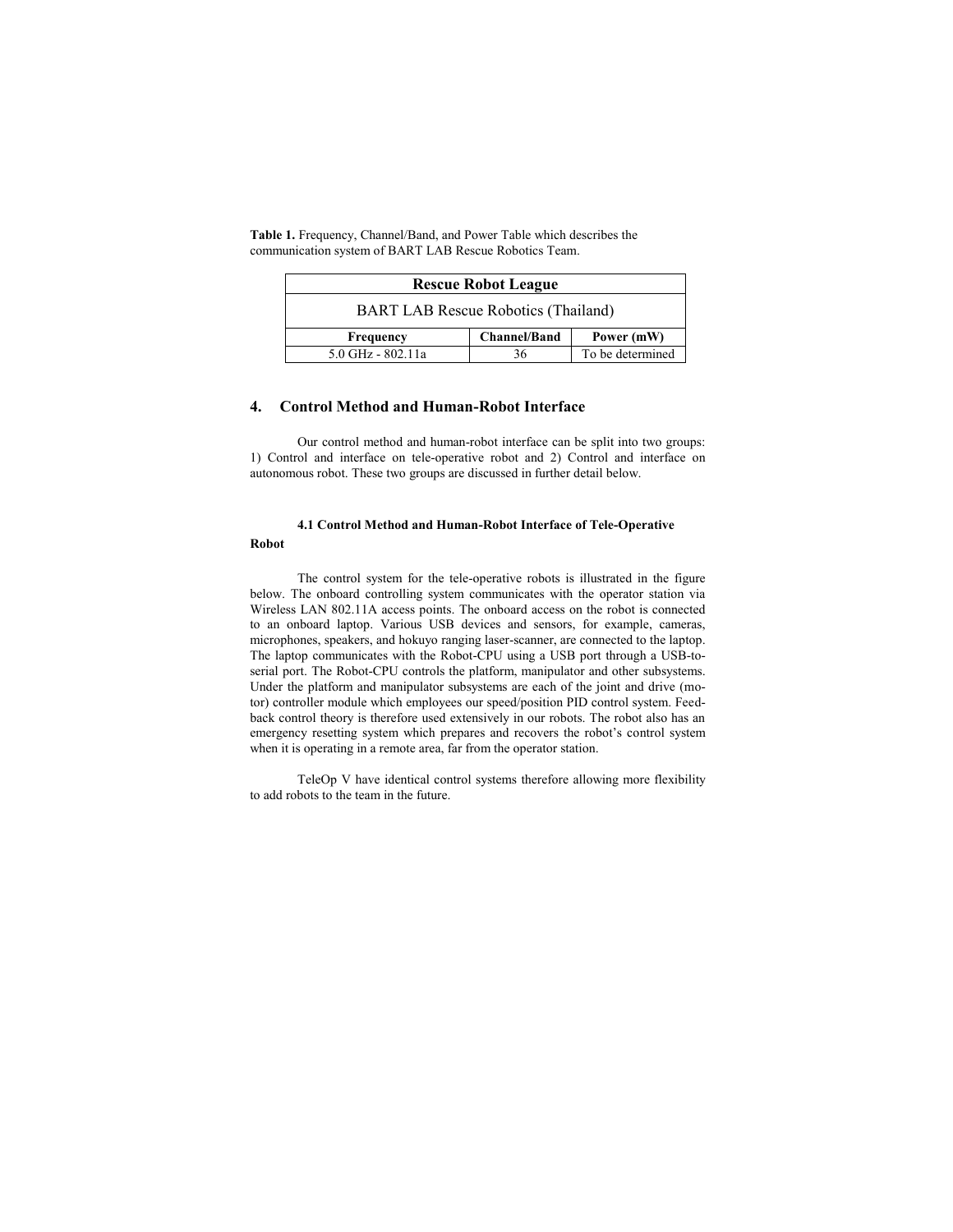

**Figure 5:** This diagram illustrates the control scheme for TeleOp V

At the operator station, the station's access point is connected to a laptop which is connected to a robot's remote controller (joystick) and a display monitor with GUI for the human-robot interaction. Information displayed on the GUI includes 4 viewing areas from 4 onboard cameras, sensor data display (heat, CO<sub>2</sub>, etc.), robot heading, communication controller, configuration display of robot platform, pre-set robot configuration controller, and a controller for inverse-kinematic manipulator.

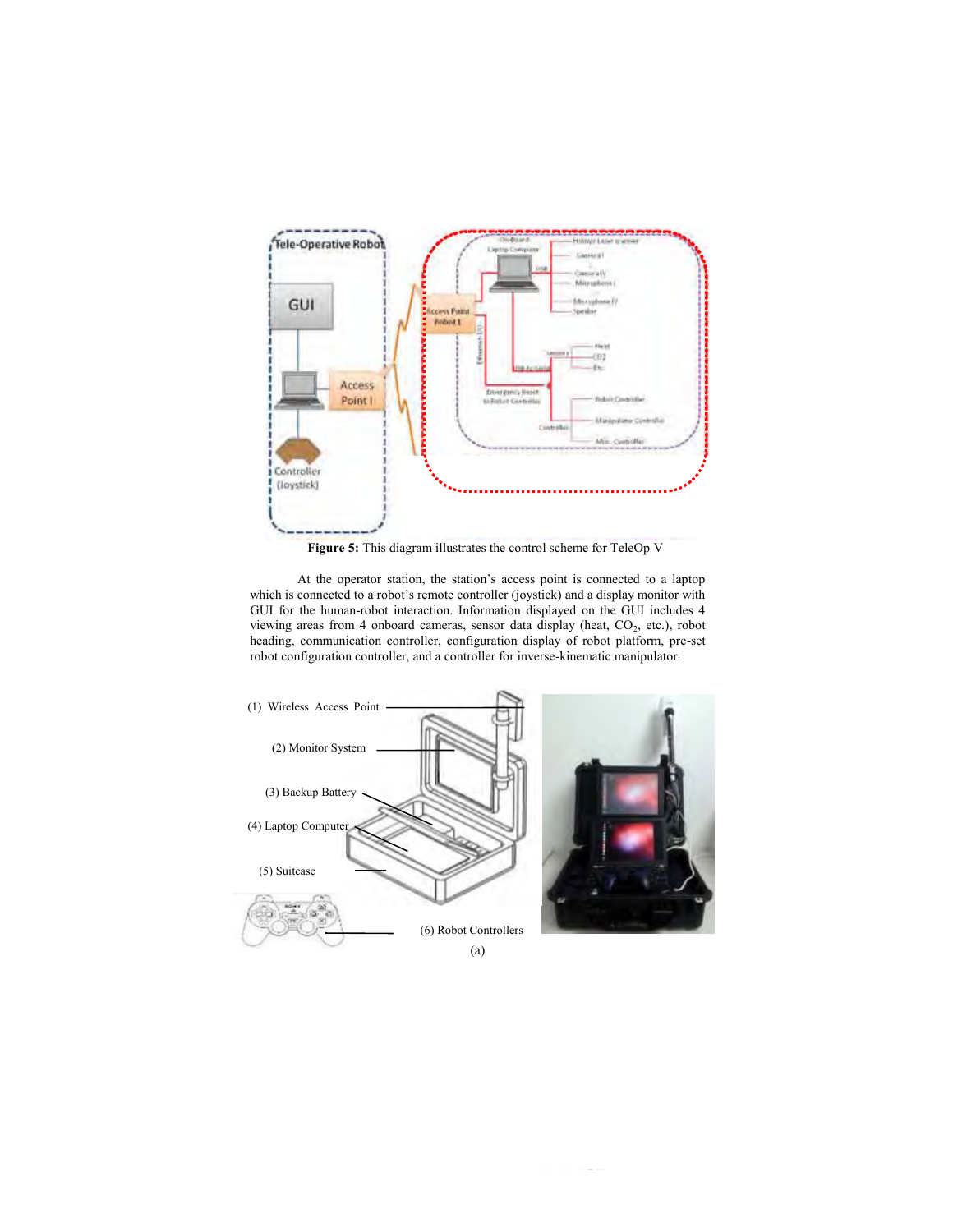

**Figure 6:** Image shows the framework of (a) Our Operator's Station and (b) GUI

#### **4.2 Control Method and Human-Robot-Interface of Autonomous Robot**

The control scheme utilized for the autonomous robot is similar to that of the tele-operative robot. The difference in this control system is that the robot navigates itself autonomously and can also detect a victim automatically. Aspects of the autonomous robot's navigation, for example, map generation, navigation and robot localization, are discussed in further detail in Sections 5 and 6. Along with that the mechanism used to automatically identify victims is discussed in Section 7. At the starting point, the autonomous robot has to be launched manually after which it travels autonomously. This autonomous robot will continuously report to the laptop at the operator station which is dedicated to the autonomous robot (GUI of the autonomous robot discussed in detail in Section 5).

### **5. Map generation/ printing**

Our robot is mainly governed by ROS operation. The software package used to generate a map is G-Mapping package from the open SLAM community. Firstly, the map is defined by an occupancy grid, which has a high resolution, of about 0.05 meter per pixel. There are two inputs that create the map, which are: 1) the laser range finder which is used to measure the distance of objects or structures around the robot at 180 degrees and 2) the odometry of the robot which is used by the wheel encoder to calculate the distance the robot has traveled in the axial direction. The robot's orientation is measured using the inertia measurement unit (IMU).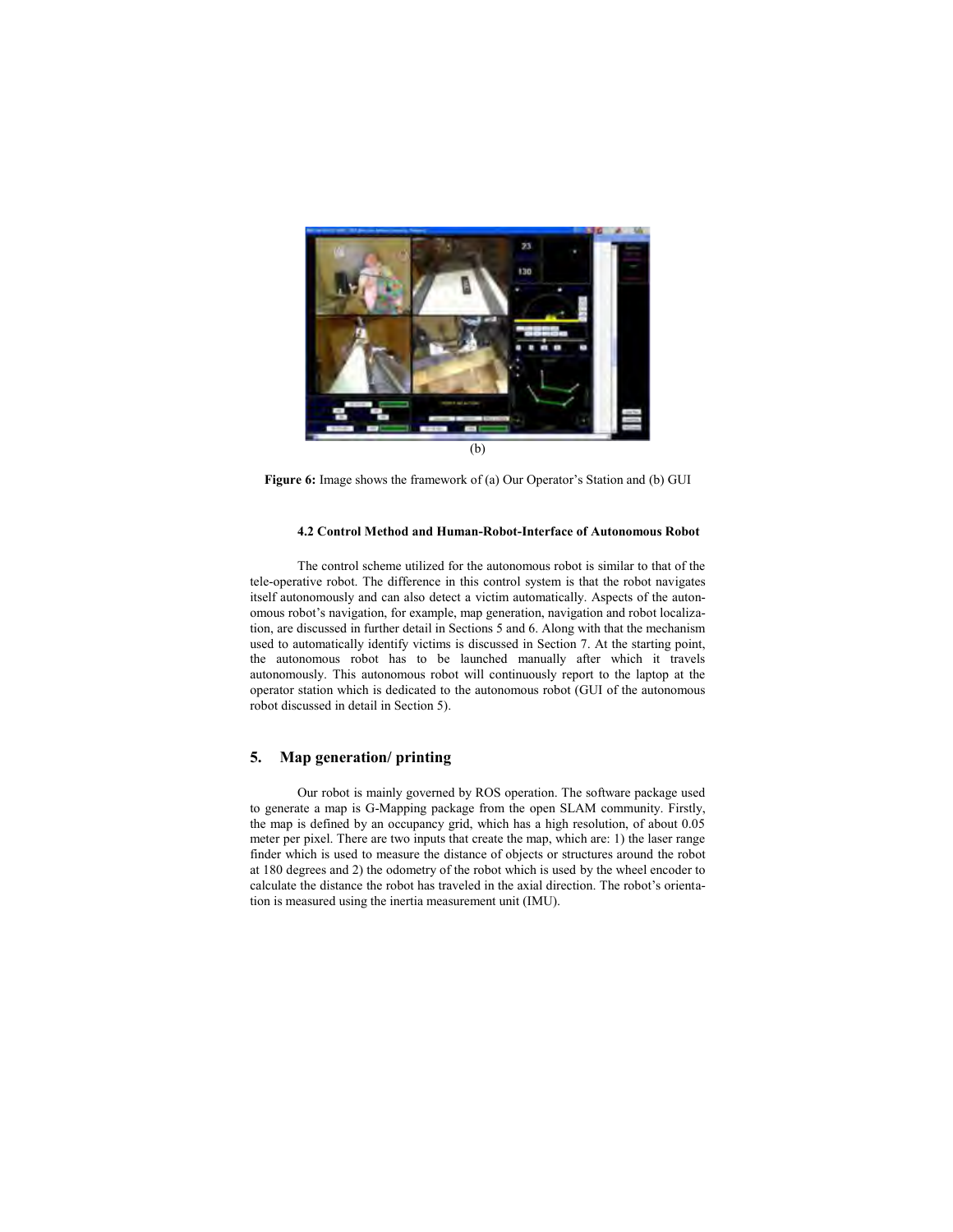

**Figure 7:** A map generated at Thailand Robot Rescue Championship

The figure above shows the map generated at a previous competition using G-Mapping algorithm. Maps have a resolution of about 0.05 meters per pixel and the red mask shows the location of victims using heat detection whereas the blue mask shows the victim using QR code detection.

## **6. Fuzzy Logic Algorithm for Autonomous Running with Obstacle Avoidance**

Our autonomous robot uses the fuzzy logic algorithm to run and avoid obstacles. The fuzzy logic algorithm uses input range information collected by a laser range finder. The laser range scanner provides data from ten directions following the pan scan direction. Ten directions are chosen with the aim to reduce the amount of data and computation period within the algorithm. A filter is applied to reduce the error before the data is turned into the membership function for Fuzzy sets. The membership function is a range from zero to one and is used as the fuzzy input in the algorithm. This function is defined by the range of the distance collected by the laser range finder device. For the fuzzy rule design, obstacle avoidance and distance decrease as the robot moves around the area, therefore the robot reduces its speed at each side of the driving system. The fuzzy set is divided into three categories: low, medium and far. These fuzzy categories correspond to obstacles and choose the minimum distance for obstacle avoidance. The fuzzy outputs using the If-Then Rule based on the orientation of the robot and the velocity of each driving motor. The output is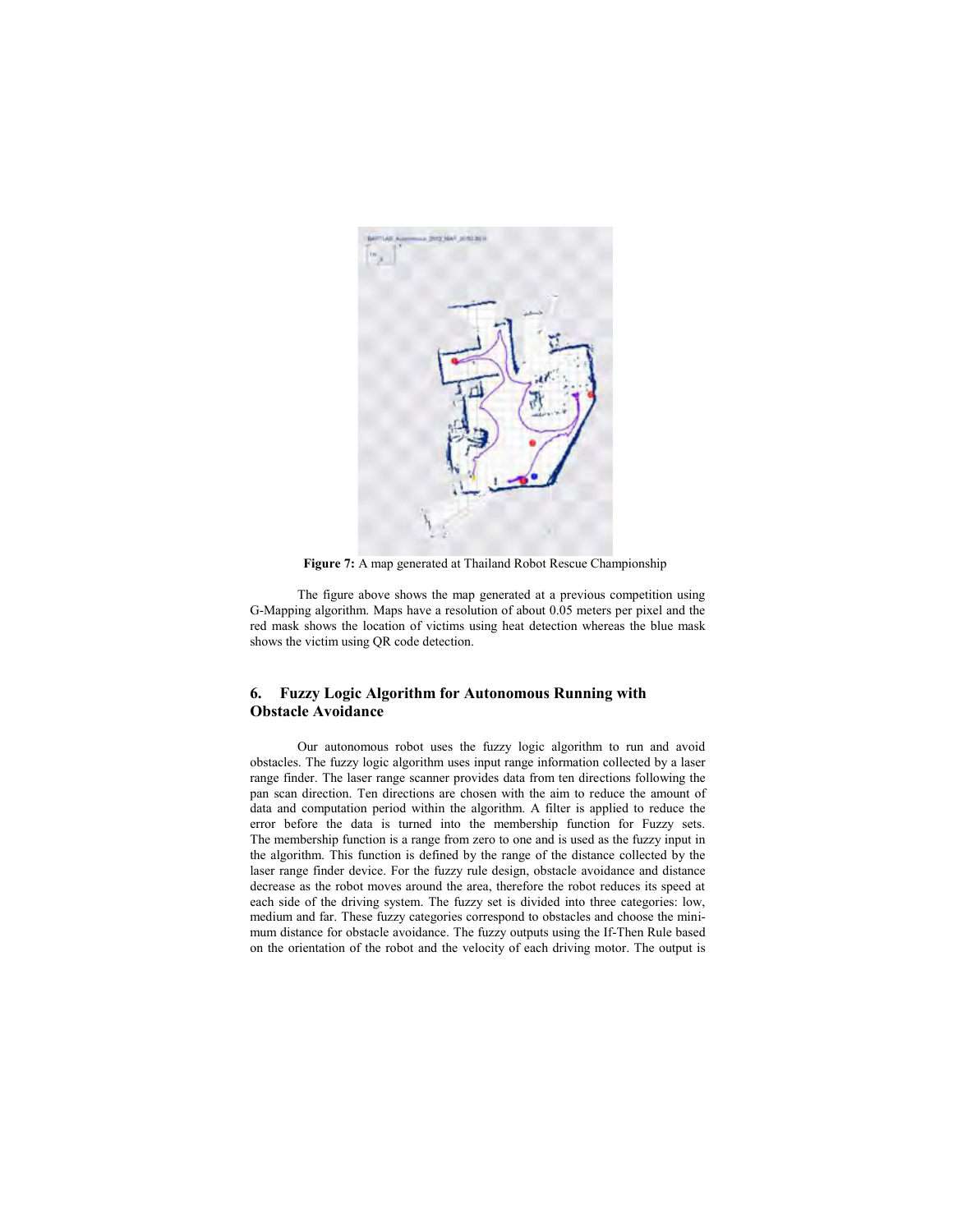computed in real-time based on the environment and sent to the driving unit of the robot, to respond with the environment immediately.

# **7. Sensors for Victim Identification**

The Our robots are equipped with a victim sensing unit which contains various necessary sensors to detect victim life-signals. The sensors utilized in our system are listed below:

- 1. Cameras (for Victim Form and Motion Detection)
- 2. Heat Sensors (for Victim Temperature Detection)
- 3. Microphone/Speaker (for 2-way Voice Communication)
- 4. CO<sub>2</sub> Sensors
- 5. QR code
- 6. Motion



**Figure 8:** Electrical components of our robots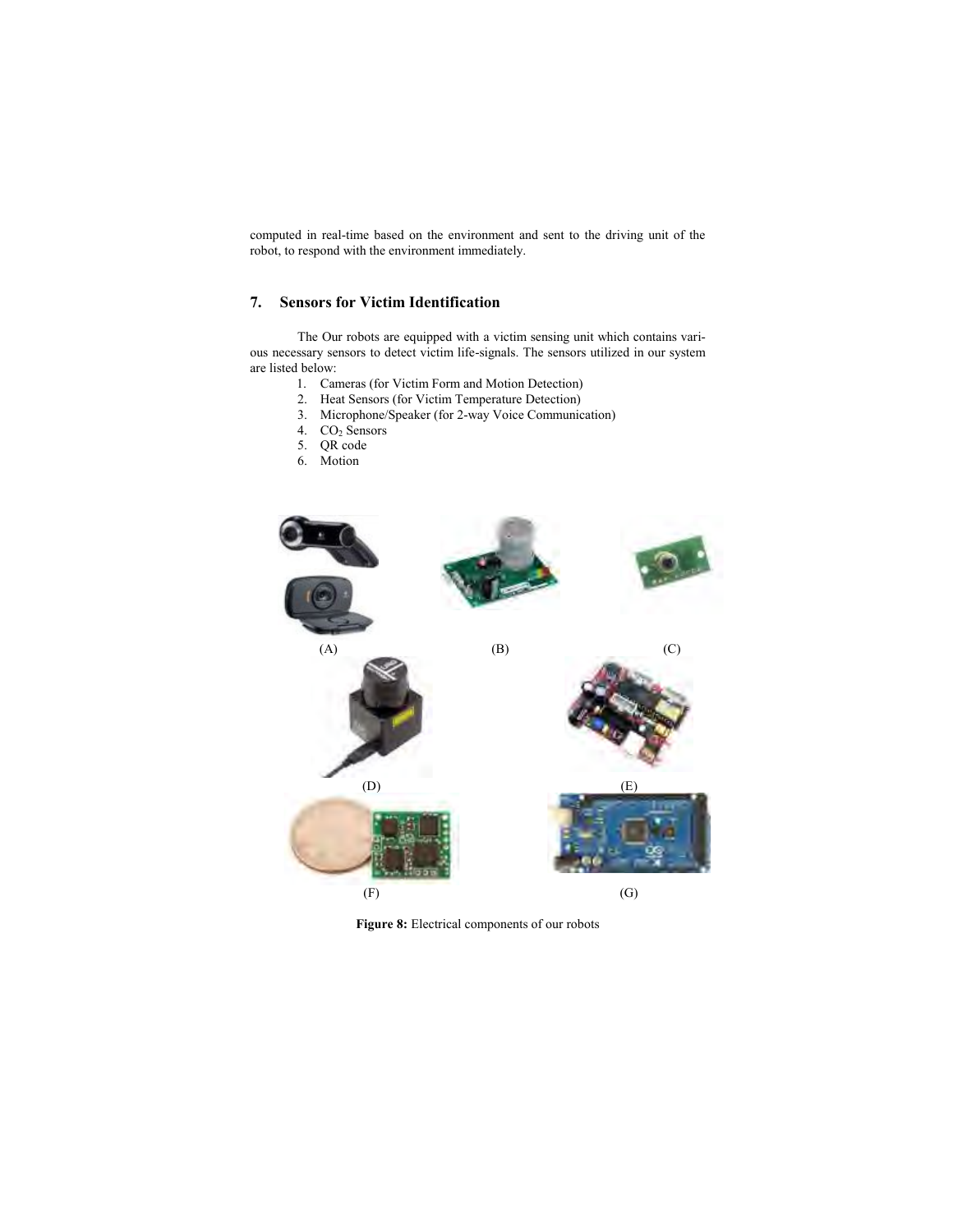The autonomous robot detecting system is divided into 2 types: 1) image detection from camera is used to monitor and analyze the data from victim such as motion detection, QR code detection, and reading the text in an image and 2) heat sensor detection to determine the heat of the victim inside the arena. Heat sensors are mounted on a servo motor to allow for the sweep to search the heat of a victim. The image below shows the range of these two victim searching mechanisms, where the red zone represents the image detection area and the blue zone represents the heat detection area.



**Figure 9:** This figure shows the swing-sweep search algorithm used to detect and identify the victim.

The autonomous robot is divided into two main physical structures, the platform and the manipulator. The platform of the robot has the driving system whereas the second part consists of the manipulator and sensors. The sensors that are attached to the manipulator include: camera, heat sensor, carbon dioxide sensor, and the laser range finder. Special properties of the manipulator are: rotation and extension. The manipulator works with the sensors shown in figure 10.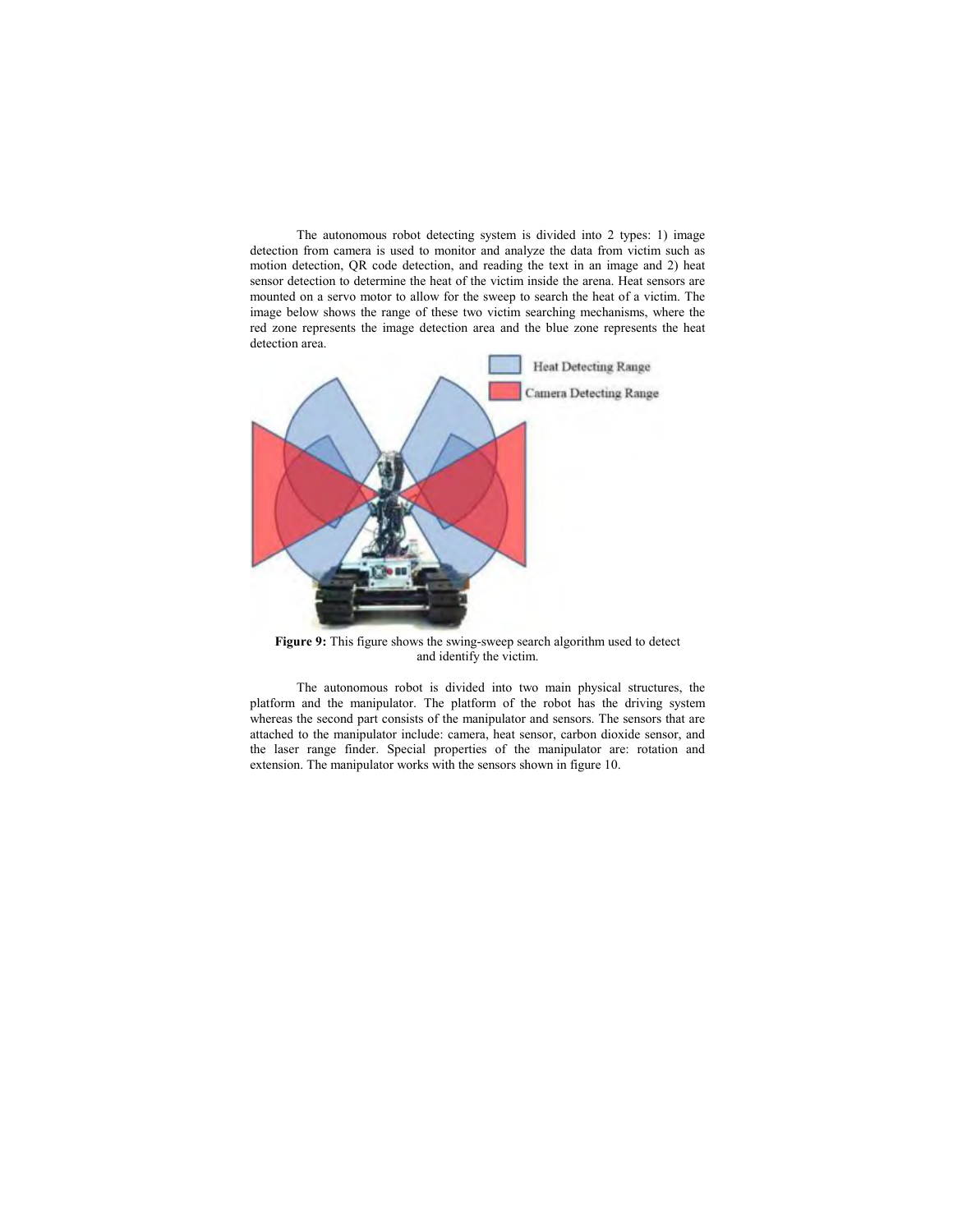

**Figure 10:** Components of autonomous robot

QR code detection is a task, achieved by the autonomous robot by moving during the mission, therefore the input data is video type and detection is achieved through image processing. The QR code detection flow chart is shown below (in figure 11).



**Figure 11:** Diagram shows the process for QR code detection

Image processing allows for the detection of QR code throughout the different zones of the arena and is divided into multiple steps. The first step is, to import the video and sampling data into the image processing program. Second, the image goes through pre-image processing such as noise reduction and exposure calibration. The third step is, searching for QR code, therefore the program searches for three main points in the QR code for the purpose of alignment. The final step, the QR code is interpreted into data information that matches the QR code.

#### **8. Robot Locomotion**

Our robots utilize tracked locomotion systems. Moreover, the tele-operative robots are equipped with four independently controlled flippers to enhance their mobility. The locomotion of these robots is similar to a tank-like system. When the left and right tracks are moving in the same direction, at the same speed, the robot moves either forward or backward. Once the left and right tracks start moving at different speeds the robot will make a turn with respect to the velocity of each track. The maximum speed of the tele-operative robot is almost 0.5 m/sec. On the other hand the robot has a maximum angular velocity of 1.8 rad/sec. To maintain stability during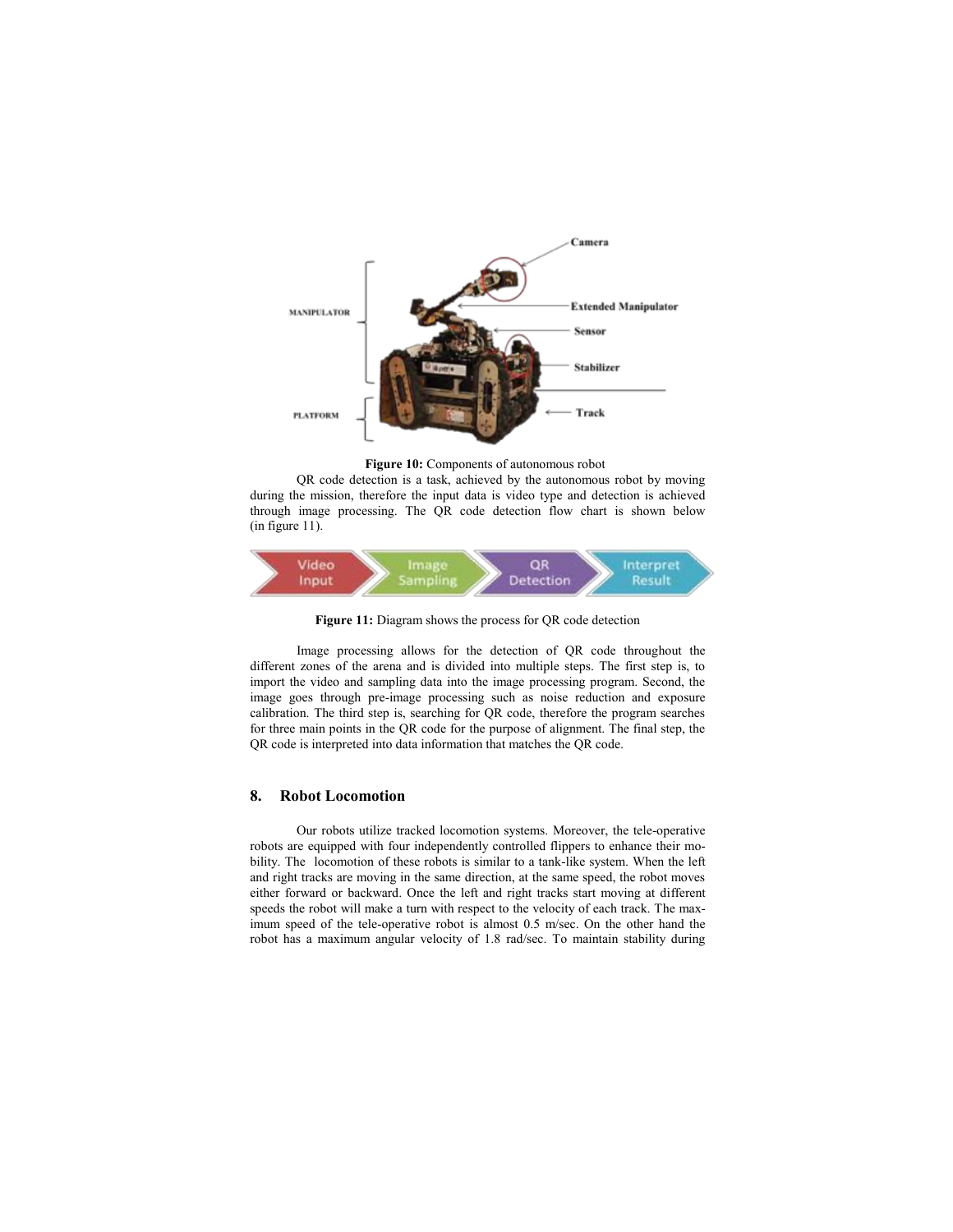movement up/down a ramp or stairway, the robot has to move at an appropriate speed. Figures 12 and 13 compare the CAD and real image of the robot.



**Figure 12:** CAD of TeleOp V platform



**Figure 13:** TeleOp V in step field

#### **9. Other Mechanisms**

In this section, we discuss the six degrees-of-freedom manipulator that can be found on the tele-operative robots. The manipulator is designed to perform in a high vibration environment with strong shock absorption during movement along a rough-terrain. The manipulator is relatively light-weight and strong based on its structure. The folding size of this robot is very compact while the workspace is optimized by using both rotation and prismatic joints. The victim sensing unit is attached to the end-effector of the manipulator, which improves the ability to search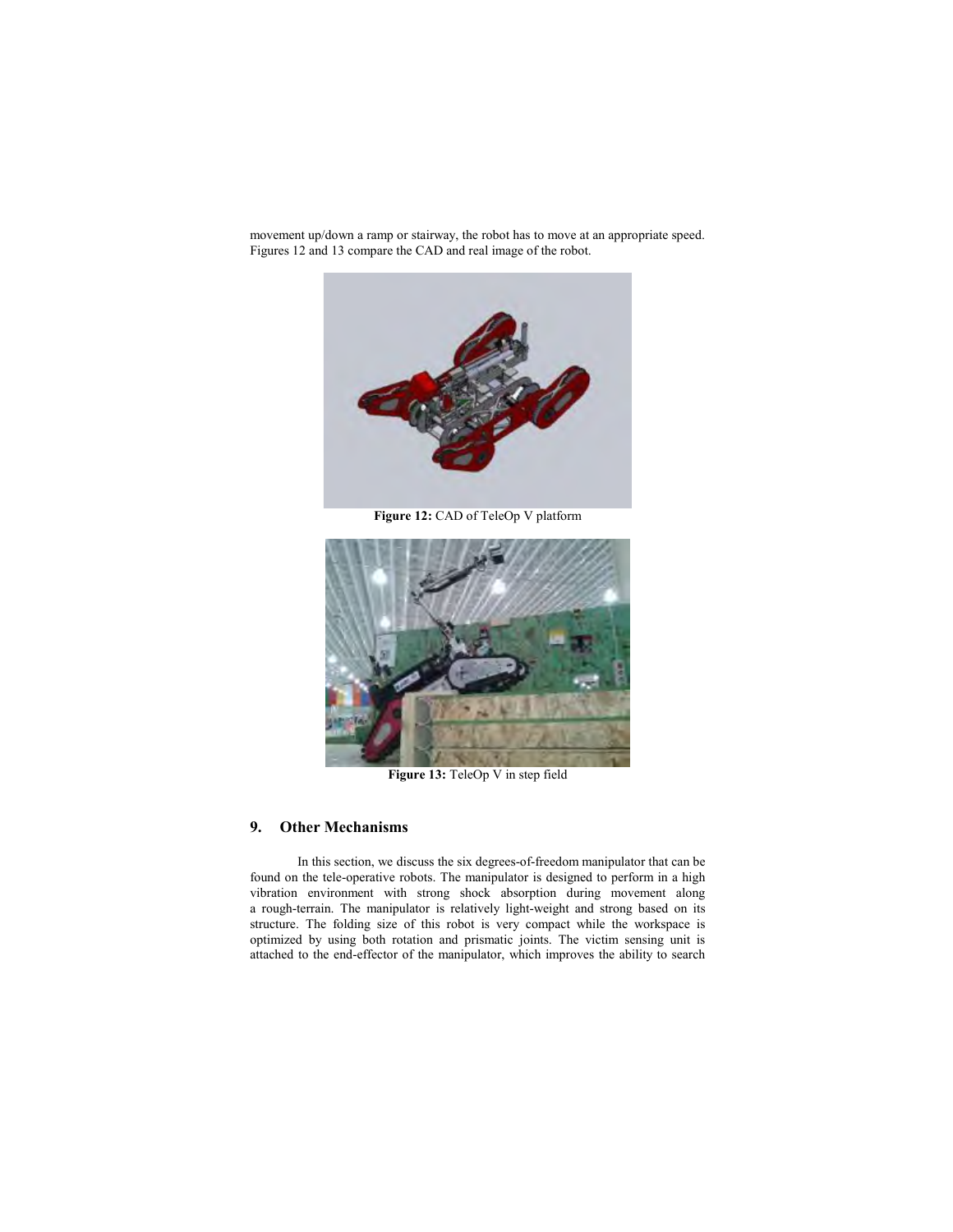and identify the victim's conditions. Figure 14 shows the manipulator's degrees of freedom.



**Figure 14:** CAD representation of the six degrees-of-freedom manipulator

## **10. Team Training for Operation (Human Factors)**

A year-round setup of the rescue robot arena is constructed for practice and training at Mahidol University, Salaya, Thailand. The arena consists of all the zones of the rescue arena; red, orange, yellow and blue zones. Therefore, BART LAB Rescue practices and conducts experiments frequently. The QR code task is also a part of the arena, as shown in figure 15.



**Figure 15:** QR Code task in the practice arena.

# **11. Possibility for Practical Application to Real Disaster Site**

Our ultimate goal is to produce a reliable rescue robot, through research and development, for application in a real disaster site around the world. We strongly believe that our team robots are prepared to perform a rescue task in the real world.